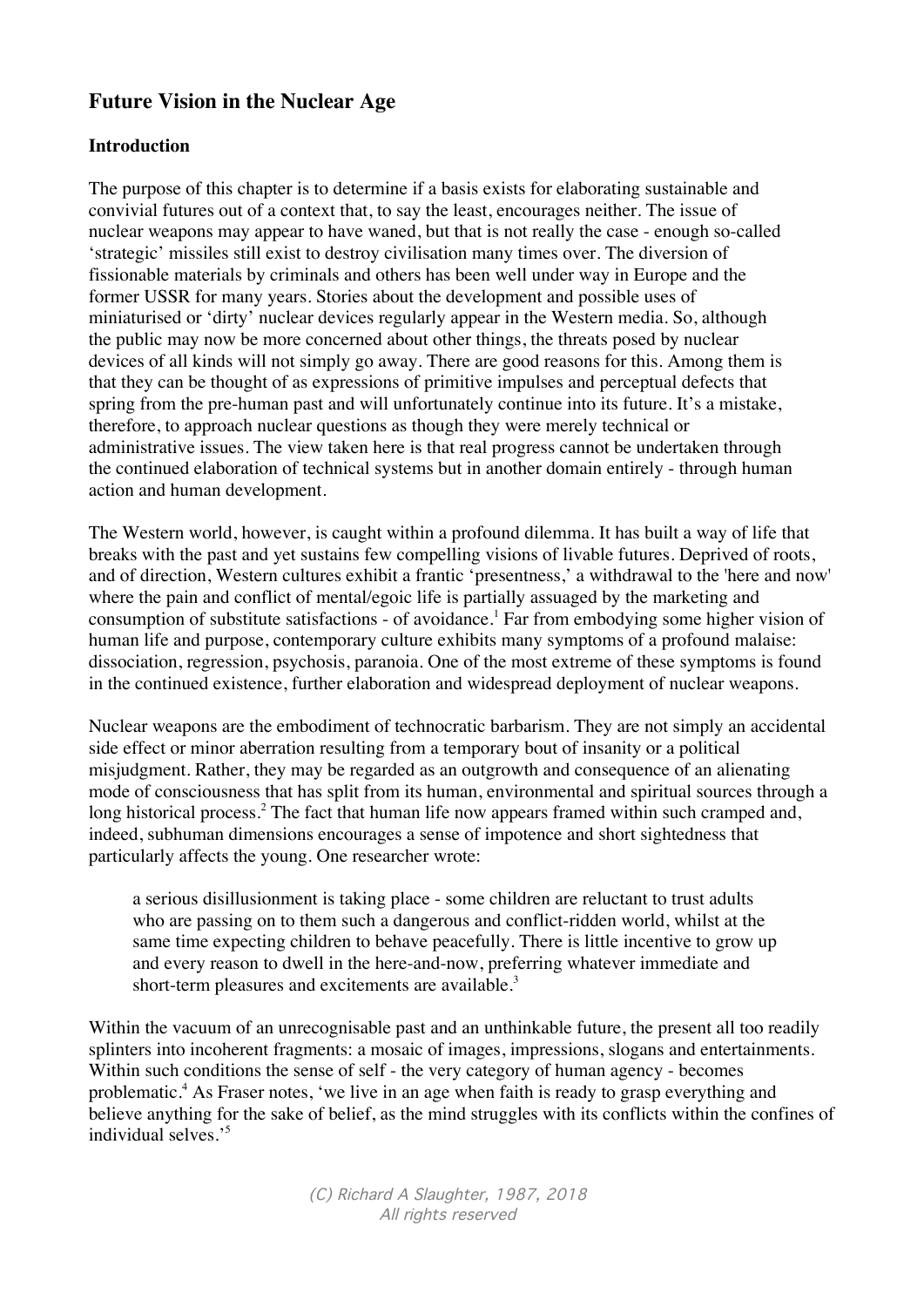arcologies, rocket ships, space stations and the like.<sup>6</sup> This preoccupation with techniques, technologies and machines did not spring without warning into history. What is new is the *extent* to which person/machine relations have been inverted over successive technological revolutions and incorporated into the nuclear state.<sup>7</sup> This is not to suggest that a conscious conspiracy has taken place; it is, rather, that certain preoccupations and modes of perception became established in stratified societies long before their full implications could be seen. Now that the implications are more clearly evident, we require a basis for articulating wholly different futures from those now in prospect.

Above all I want to suggest that it's possible to renegotiate meanings and commitments that have been uncritically carried over from the past. I'm not attempting to debate the technicalities of arms control or of the regulation of advanced technologies *per se*. I take the view that large-scale technical problems cannot be satisfactorily resolved without reference to the human attributes and perceptions upon which they depend. To negotiate new, or renewed, visions of sustainable futures requires that we examine many entrenched assumptions. By so doing, new avenues of human and technical development can be discovered. I want to retain a primary role for human action and to see this as the main key to the future evolution of social and technical systems.

# **Roots of the nuclear threat**

Building nuclear weapons is a long, difficult, hazardous and very expensive process entailing a diversion of energy, skill, knowledge and resources on an enormous scale. So enormous is this diversion, in fact, that in money terms alone, the full costs far exceed the GNP of many nations.<sup>8</sup> In wider terms, the full social, cultural and environmental costs are beyond calculation. A true accounting would include not only the squandering of irreplaceable natural assets, radioactive contamination, living under constant threat and fear but also the opportunity cost of paths not taken, species not saved, hospitals not built, agricultural projects not started, lives and ecosystems that were not preserved.

Contrary to widespread belief, a distortion of this magnitude did not arise with the conjunction of short-term historical, political or psychological factors. While the precise form of the weaponry is indisputably recent and the theories that permitted the construction of nuclear arsenals date only from the middle of the twentieth century, the impulses and perceptual defects that sanctioned the chain of developments culminating in the nuclear weapons industry are far older. For example, Lewis Mumford has described how the large-scale organisation of people and machines in pursuit of abstract, life denying ends was fully established in the pyramid-building age of Egypt. His term for this compulsive and dehumanising form of organisation is 'the megamachine.' Within it rationality is deployed to serve irrational ends, the organic context is forgotten, individuals become subordinated to technocratic imperatives and a God-king figure rules with an iron fist.<sup>9</sup> In this view, the Third Reich and its successor, the nuclear state, are but the most recent variations upon an ancient model.

Underlying the structure of the megamachine are modes of consciousness that are truly primitive: fragmented, exclusive, partial. As Wilber notes, 'the earliest stages of mankind's evolution were dominated by, although not defined by, subhuman and subconscious impulses.'<sup>10</sup> The point I want to emphasise is that much of subsequent history can be interpreted both as a growth up and out of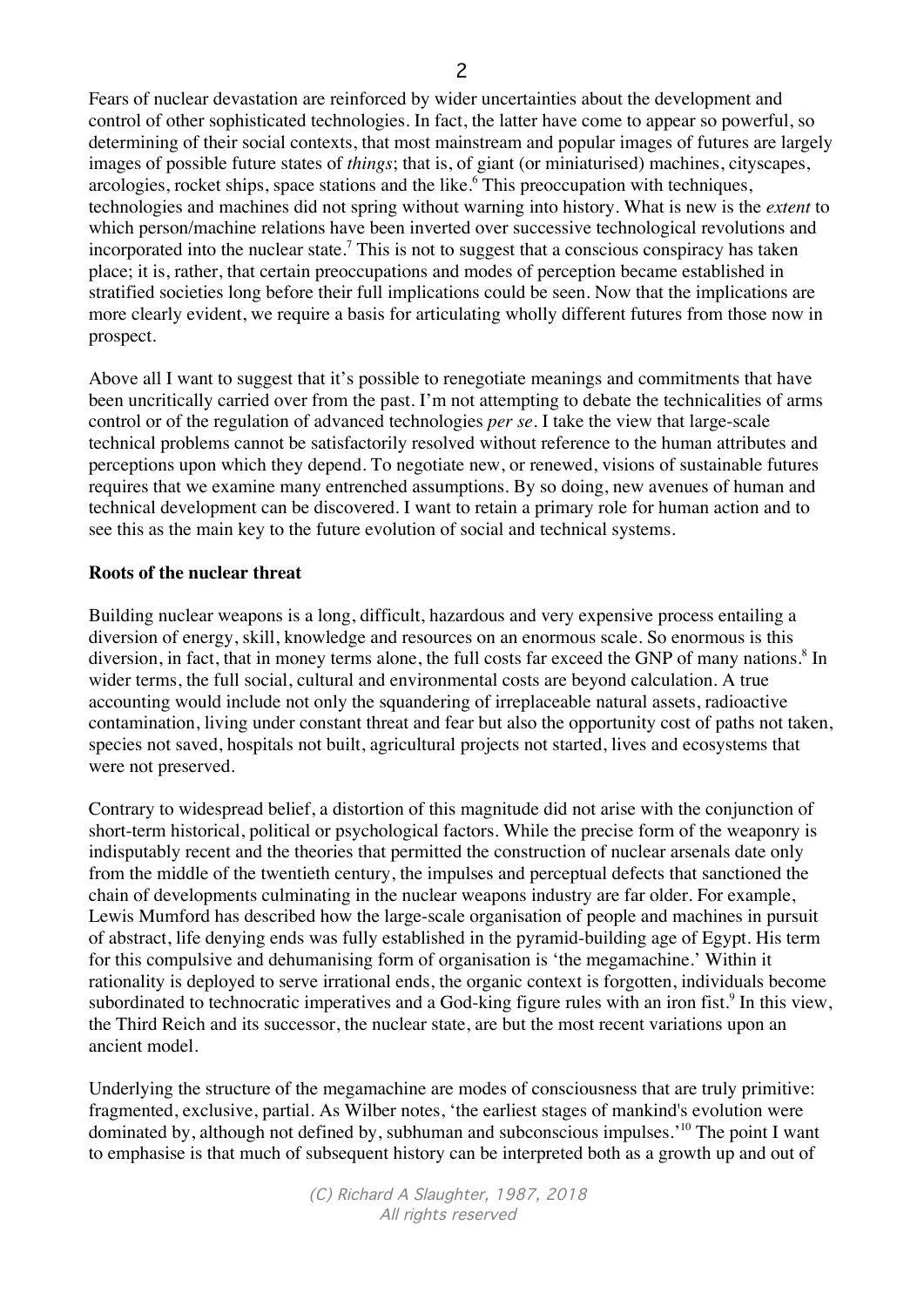undifferentiated one-ness with nature (permitting conceptual explicitness) *and* a series of regressions according to higher order (and hence more damaging) conceits - culminating with the ideology of 'man's conquest of nature.' Each stage in the unfolding of consciousness appears to have been typified by greater differentiation and clarity on the one hand, and greater technical power accompanied by *hubris* on the other.<sup>11</sup> Moreover, since these processes still remain largely unacknowledged they have not, on the whole, been brought to full consciousness, worked through and transcended. Take the example of the substitute sacrifice. This represented an attempt to 'buy off,' to propitiate blood-hungry deities and therefore to purchase a little time, a little mortality, for oneself and/or the local community. In this incarnation the Earth Goddess devours her own children and impersonal cruelty is accepted as one of the mainstays of collective life.<sup>12</sup> The startling thing is not that this atavism persisted up to the time of the Aztecs and Toltecs, but that it was systematised by the Nazis and then domesticated via endless fictional representation into entertainment by the television and film industries. By the late twentieth century a diet of simulated violence and terror was not merely escapist; it is an ancient form of reassurance and comfort, the rationale of which goes something like: 'since it's happening to them, I'm safe for the time being.' The technology of representation may be recent but the human mind remains immersed in its own prehistory.

According to Wilber our present level of 'egoic self-consciousness is halfway between the subconsciousness of nature and the superconsciousness of spirit.<sup>13</sup> Egoic self-consciousness is both a tremendous achievement and, in its unreformed condition, a terrible liability. For in the West the analytic clarity made possible by differentiation and development provided the ground for an instrumental mode of consciousness best summarised by Bacon's aphorism 'knowledge is power' and culminating in the nuclear arsenal.<sup>14</sup>

In transcending raw nature, people forgot that they were still part of it and, on the whole, did not yet recognise that beyond the ego lie higher, unifying, powers and capacities. This process of alienation from the natural world, and the creation of new splits between and within individuals, represents a significant part of the psycho-historical ground from which weapons of mass destruction have risen. It is for this reason that any real attempt to develop future vision must deal with underlying issues that represent 'unfinished business' for the race. The issues include the use of boundaries, fear and the stranger, instrumental rationality, systems of exploitation and repression and the nuclear state itself.

#### **False boundaries**

In Western culture boundaries seem as natural as the day. Indeed, much of that culture rests on systems of analytic classification that separate one class of phenomena from another. Boundaries are inscribed not merely on maps but within minds through language. They give rise to dualities and opposites such that discourse often swings wildly between extremes (friend / foe; yes / no; positive / negative) rather than embracing the middle ground between. The language of opposites, however, is the language of manufactured conflicts and hence of battles and defeats. The ease with which the human mind leaps from one pole to another, changing things, people and concepts into their opposite is known as enantiodromia. The instabilities thus generated indicate a defect in inherited modes of perception, a lack of rootedness, which, when projected upon the outer world, sanctions much conflict. For the primary fact about boundaries is that they are illusions that are read upon an indivisible and seamless world. They are habits, conveniences, or, at best, mental tools having no real ontological status.<sup>15</sup>

Boundaries are often confused with lines. A line allows me to distinguish my being from yours, country A from country B – it recognises differences without separation. But a boundary creates a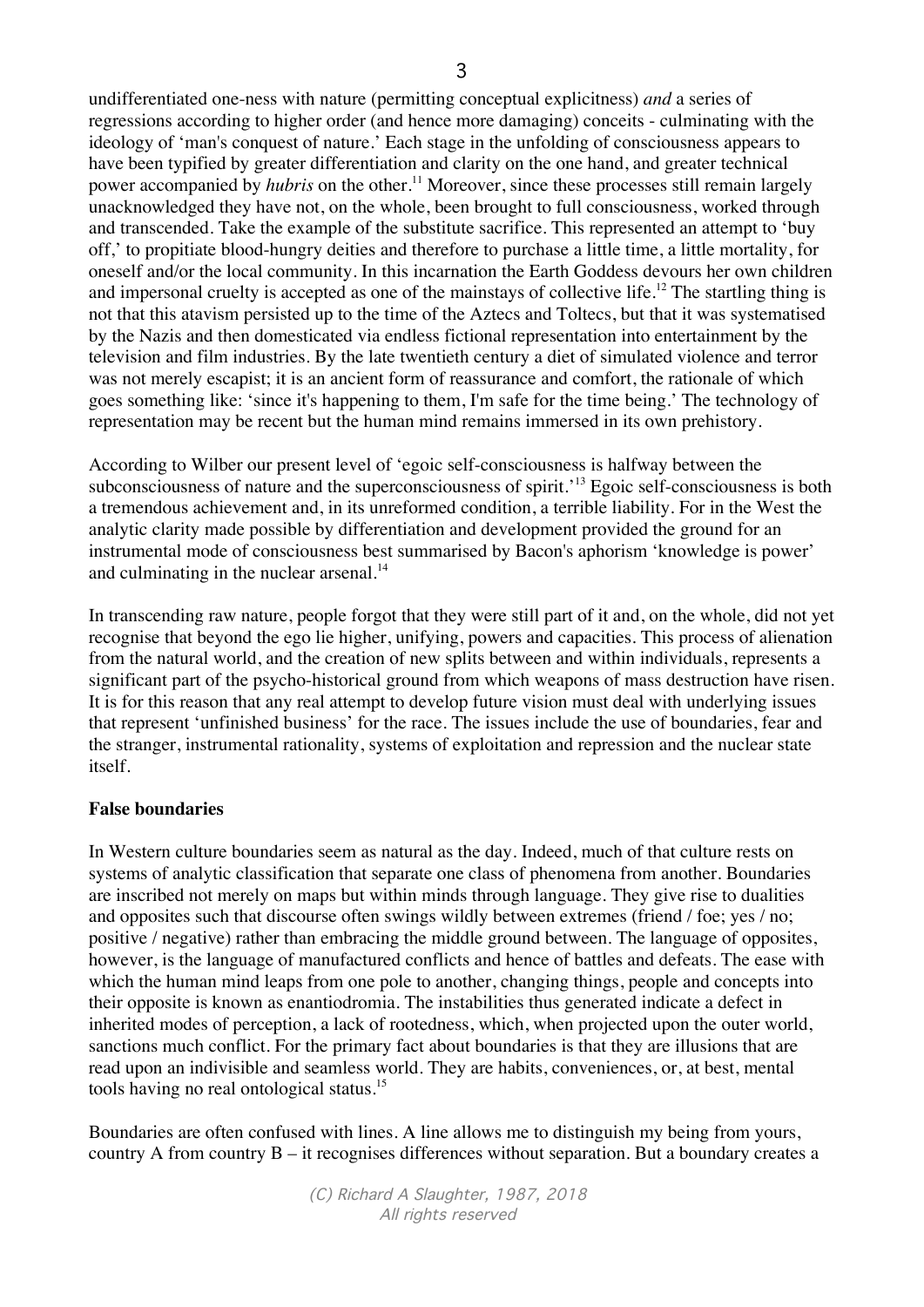gulf between us that is pure illusion, a precursor of conflict and struggle. Since boundaries are not natural features of the world, however, they may be refused or transcended for higher order wholes. To the extent that this occurs, the seeds of conflict and alienation can be eliminated. It is hard to be enemies when we occupy the very same ground of being. Aggression begins to look foolish when we pay attention and notice the absurdity of the enantiodromic shadow play.

#### **Fear and the stranger**

Fear of the unknown may be understood as a consequence of the illusion of separateness. It denotes a lack of inner connectedness and a failure to live 'in the present.' Most fear is imaginary, involving projected aspects of the being that have not been acknowledged or owned. It feeds upon the enormous capacity of the mind to conjure with illusions, to stay around unproductive habits, attitudes and influences. Fear and avoidance may constitute rational responses to immediate physical danger, but most threats can be reinterpreted as sources of concern that imply some kind of corrective action.<sup>16</sup>

Unresolved fear is corrosive and intimidating, contributing finally to the paranoia fueling the arms race. The latter has no technical solution because it is not a technical problem. It is primarily a problem of human perception and human development. For many centuries the stranger has acted as a convenient scapegoat for disowned characteristics. Today the nuclear state has taken over this primitive mechanism. Yet no one should be fooled - the stranger is each of us viewed in the distorting mirror of self-interest, or, rather, ego interest. So long as human affairs are focused at this level there can be no lasting solution, for the ego needs constant reinforcement (strokes), support and material wealth to stave off its own inadequacy, pain and fear.

Those who find themselves immobilised by fear can turn to appropriate therapies - perhaps some form of 'despair and personal power work.'<sup>17</sup> Others may wish to consider patterns of dominance and fear within families, for in reproducing these upon our children we may be reinforcing ancient stereotypes.<sup>18</sup> But the most satisfactory solution to fear is simply to transcend it and leave it behind; that is, to engage in ways of life and strategies that lead beyond the ego toward higher and more inclusive states that are less vulnerable, less reactive and no longer under threat. When enough people have made that commitment, and have started that transition individually, it will be far easier to require it of obsolescent institutions and political systems.

#### **Instrumental rationality**

As we saw in chapter one this minimalist variety of thought and belief is one of the hidden costs of technical progress. It has become endemic in Western societies wherein nature is demystified, and human purposes and powers subverted to abstract ends - such as money, profit and power. Instrumental rationality has nothing useful to say about meanings and purposes, which it tends to assume. Rather, it is about calculation and the matching of means to pre-given ends at the level of technical processes.<sup>19</sup> Within its own limited terms it permits the assembling and construction of devices and systems of great practical value and power. In the process, however, other issues and concerns are either set aside or attempts are made to reduce them to technicalities. Reductionism is therefore a hallmark of this system of unquestioned commitments. It can be seen operating wherever large-scale, capital-intensive technologies are under development, and is often most visible during public enquiries and similar events when there is pressure to reduce questions of value and of purpose to mere technicalities. $20$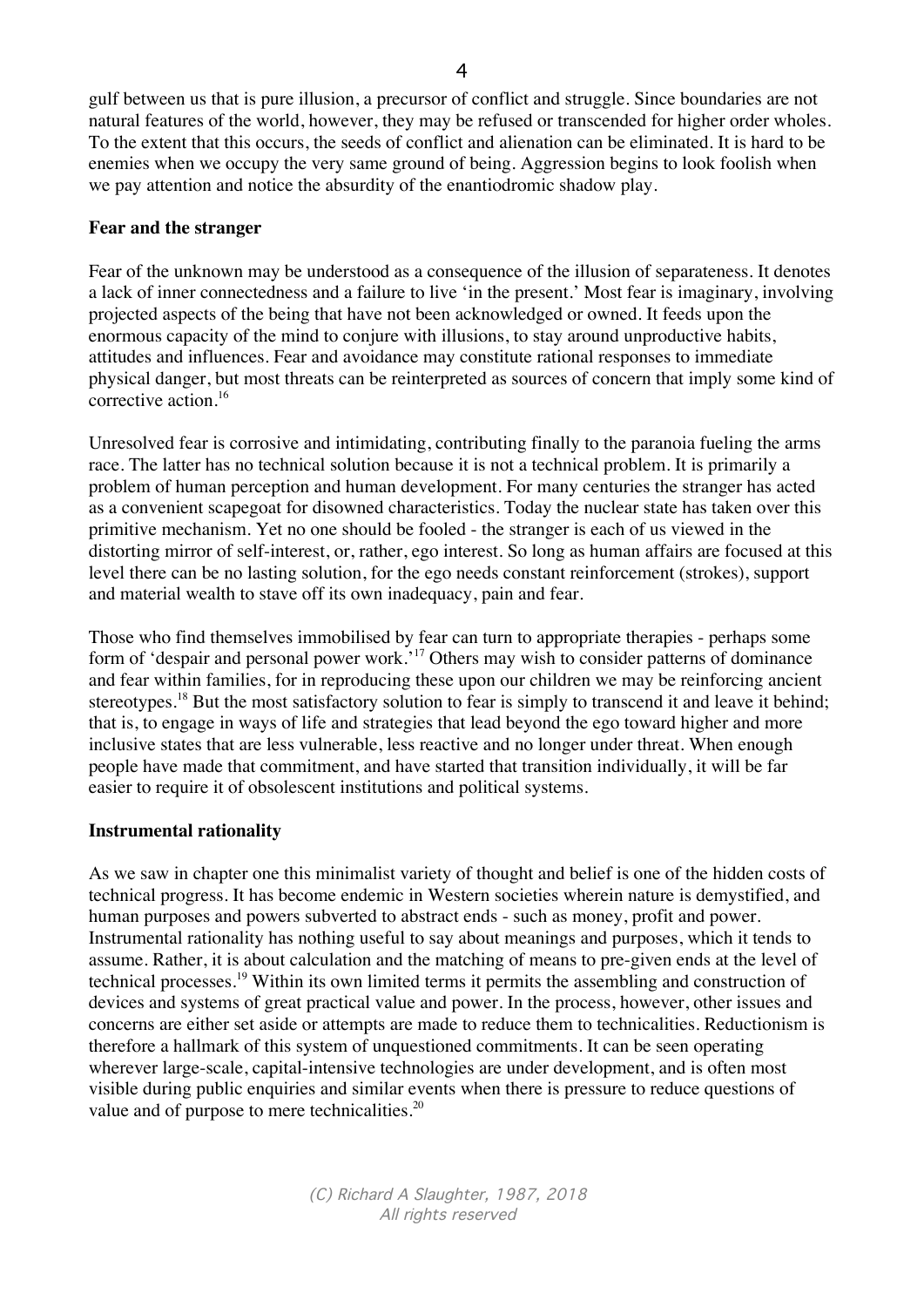5

The practical strength of this form of rationality is undoubted but it is purchased at the cost of extreme narrowness. It can be regarded as a product of a part of the human mind that has become separated from inner sources of valuation and meaning. Hence, its prescriptions can be refused by reference to this wider world of human significance and by exposing the ethical bankruptcy of reductionism whenever it occurs.

# **Exploitation and repression**

The geopolitical ambitions of the superpowers, and their desire to extend hegemony over mineral resources and strategic areas, have lead them to be deeply involved in the imposition of such systems upon the greater part of the globe. Or, to put it differently, the arenas of freedom, that are so highly valued in the West, are purchased at the cost of radical 'unfreedom' at the margins: the client states and former colonies whose aspirations for material progress and development are often systematically frustrated.<sup>21</sup> Berger and others have described in detail the 'pyramids of sacrifice' that appear to be the inevitable result of this kind of international rivalry.<sup>22</sup>

Each of us is linked into, and dependent upon, repressive and exploitive systems at the lower levels: in business, education, race relations, the marketplace and the affluent family. As feminist critique has shown, some part of the repressive character of modern cultures can be traced to patriarchal values and assumptions.<sup>23</sup> Since the effects of our dependencies and demands are not necessarily here and now, not wholly visible in our fleeting and fractured present, they are readily overlooked. But the connections are there, albeit removed from immediate perception by limited knowledge, by avoidance and by displacements in space and time. Thus, to engage with and dismantle systems of exploitation and regression, reference to this wider common world will be needed. Within that wider framework it becomes possible to derive new, or renewed, understandings and values, to dissociate creatively from the mechanisms and agencies of repression and to consciously associate with truly progressive forces and enterprises. $24$ 

# **The nuclear state**

The nuclear state serves to anchor and integrate the factors outlined above: false boundaries, mental / egoic fear and paranoia, a diminished notion of rationality, exploitation and repression.<sup>25</sup> In this view, nuclear weapons are not merely the result of contingent political decisions, but, more profoundly, end products of human obsessions, of perceptual - and therefore political - defects. They are, as I suggested at the outset, manifestations of an alienated mode of consciousness. The latter has given rise to a culture that is dominated by (though not wholly taken over by) technocratic imperatives. That is, 'political domination shaped by technical, 'value-free' reasoning' and 'the controlling of the human world by principles drawn from the natural sciences or the application of science to machines.<sup>26</sup> This does not mean that decisions at the political level are unimportant. It does indicate the ground from which they may draw much negative power.

Within this context, economics has long ceased to be concerned with whole persons in their social and ecological context. Rather, it has become an instrument of domination in which the cash nexus and the 'rationalisation' of material and non-material commodities take the place of wider human concerns. As Kovel notes, 'the great triumph of capitalism has been to make this entirely historical arrangement seem natural and timeless.' He adds:

it is a triumph, however, which spells disaster unless it is overcome. For at the heart of the principle of the economic lies estrangement from nature. More than estrangement, the deadening of nature: the forcible conversion of the living world to a realm of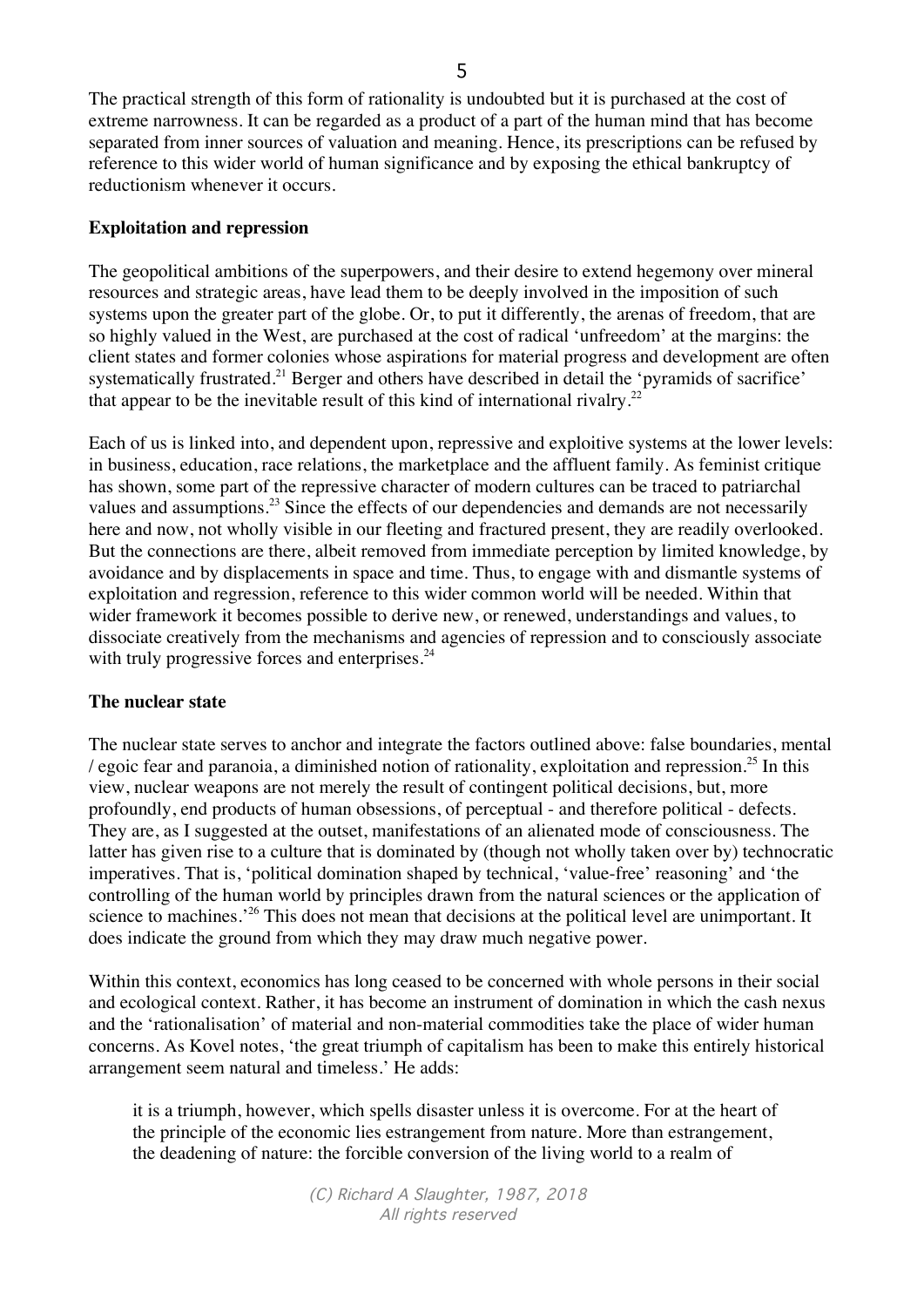exchangeable things suitable for exploitation and acquisition - and the reciprocal conversion of the human self into a vessel suitable for the possession of property in the form of commodities.<sup>27</sup>

Here consumption becomes a substitute for democracy, conviviality and wholeness, and the system survives by inducing the majority to define their needs and their interests as narrowly as possible. In John Berger's view, 'this was once achieved by extensive deprivation. Today, in developed countries, it is being achieved by imposing a false standard of what is and what is not desirable.<sup>28</sup> Hence, there appears to be a profound opposition of interest between the narrow, short-term and under-dimensioned imperatives, which have been assimilated into the power structure, and the authentic needs of men and women.

The false standard permeates every area of life: to spurious notions of security, sexuality, defence, trade, progress, and so on. Sexual oppression, racism, the exploitation of the Third World and the production of nuclear weapons can be seen as constituent parts of a worldview that has lost its roots in the experience, aspirations and potentials of ordinary people and transferred its allegiance to the dehumanised fantasies of a modern megamachine. In this view much of popular culture - royalty, education, entertainment and marketing - performs a range of diversionary soothing operations upon an often naïve and dependent populace. To penetrate through the web of deceit, the lies, misdirections, mystifications, distortions, exclusions, exceptions and daydreams is not an easy matter. It is far safer and more comfortable to accept the *status quo*. But, given the character of the nuclear state, however, the very substance of 'safety', 'comfort' and indeed 'common sense' loses validity and meaning. If there is to be a future worth having, it will not be on this basis. For the future of technocracy is, quite simply, a living nightmare.

#### **The future as nightmare: utopia to dystopia**

Over one hundred years ago Edward Bellamy's optimistic vision of the future, *Looking Backward* (1888), expressed the widespread view that Utopia was within reach. Only thirty years later this optimism was lost in the nightmare of Flanders and it was no longer possible to imagine a world made sane by the application of science, technology and rational social organisation. This transition can be traced in many ways, not least through the career of H.G. Wells, whose vision of *A Modern Utopia* (1905) gave way just before his death to *Mind at the End of its Tether* (1945). What Wells had understood was that, whereas tools and technologies considered in isolation could be called 'rational,' the system in which they were progressively incorporated was anything but. And indeed, as the twentieth century passed, the future looked increasingly dangerous and forbidding such that the dominant mood of most imaginative writing became overtly Dystopian in character.<sup>29</sup>

From Forster and Zamyatin to Capek and Huxley, the Dystopian vision clearly articulated widely shared public fears and has since been elaborated and extended by several generations of writers, dramatists and film-makers. Far from assuaging these fears, increasing technical sophistication has only served to fuel them. Dimly perceived though it may have been, C. S. Lewis's aphorism that 'what we call man's power over nature turns out to be a power exercised by some men over other men with nature as its instrument' embodies a profound truth.<sup>30</sup> That truth was demonstrated in the most dramatic way possible at Hiroshima and Nagasaki in 1945, and the reverberations continue to echo through human consciousness many years later. One writer suggested:

the advent of atomic weapons did more than confirm a growing suspicion that the modern world possessed the means to bring about a man-made catastrophe of awesome dimensions. It helped bring about a consciousness of the future as *a kind of continuing*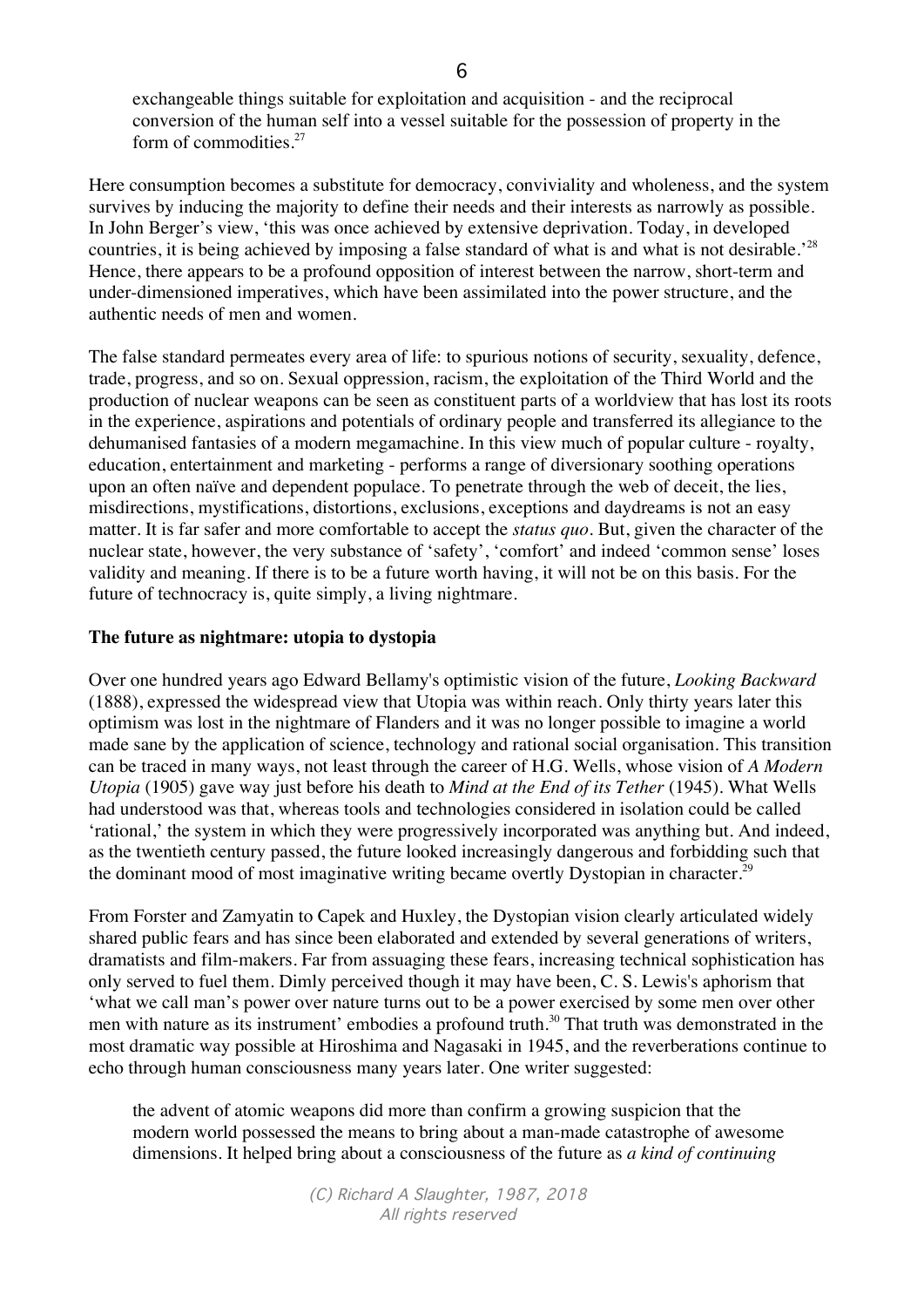*catastrophe* - the mess which we had already made and would have to take special measures to escape. The lesson of Hiroshima was that it was already too late to avoid the dark and hostile future which had earlier been feared. (Emphasis added.) $31$ 

Subsequently the emergence of the 'nuclear winter' hypothesis served to underline both the suicidal character of nuclear weapons and images of the future as a nightmare.<sup>32</sup> Haunted by visions of quite unthinkable disaster and devastation, it is unsurprising that many people have been unable to sustain any developed sense of the future. But the human costs are severe:

to lose the future means to lose the past as well, to give up on history. It is to repress the sense of death and life alike, for both ... can only be experienced as part of a continuum of existence. It is to retreat to the narrowest sliver of the present, and to guard one's interest there in a self-centered manner. Yet we do not succeed in living fully in the present, either - because the only present in which we can live fully is a present into which all existence has been compressed. And so when we lose the future, we lose the present as well. $33$ 

Yet, even hopes for a livable future seemed to vanish from public view, so representatives of the nuclear state continued to reconstruct a version of it according to the ancient pattern. What is more, they worked openly and with no lack of support.

### **Defending the high frontier - a backward leap for humankind**

As noted above, the vast majority of future images produced in the twentieth century were pessimistic, dominated by technical developments and overshadowed by the nuclear threat. Yet, while affluent populations withdrew to a minimal present, a flight away from the wider realities of space and time, powerful interests within the state apparatus - corporations, government agencies and the military – worked to establish their own particular claims upon the future. It is beyond doubt that the services of strategic planners, forecasters and futures researchers have not, on the whole, been employed in the furtherance of any broadly defined public good.<sup>34</sup> Nowhere was this clearer than in the American space lobby of the 1970s and 80s.

Attempts by the Reagan administration to build a space defence against nuclear missiles can be viewed as the most expensive avoidance strategy of that time. While the attention of the public was diverted by claims about the likely technical efficacy of the Strategic Defence Initiative (SDI, or 'Star Wars', system) fundamentally this was never merely a technical issue. The technology was an expression of, and a cover for, institutionalised paranoia. From the abstracted viewpoint of the nuclear state it was more 'rational' to turn the earth and sky into a battlefield than to address the human basis of its expansionism and fear.<sup>35</sup> Perhaps the greatest irony of the later space shuttle disaster was the genuine sorrow and fellow feeling expressed by the USSR, which, at that time, remained the primary target of military strategies pursued via the shuttle program.

Arguments for the industrialisation of space were also widely rehearsed, the implication often being that everyone might benefit from such developments, particularly if the moon and/or asteroids could be mined for raw materials. The underlying strategic and expansionist objectives were routinely concealed by a series of claims about the practical utility of orbiting space stations and colonies.<sup>36</sup> Those in favour of the 'high frontier' concept tended to concentrate on energy questions, manufacturing innovations, developments in communications and remote sensing, even the building of space colonies to relieve population pressure!<sup>37</sup> But, in a paper called *Defending the*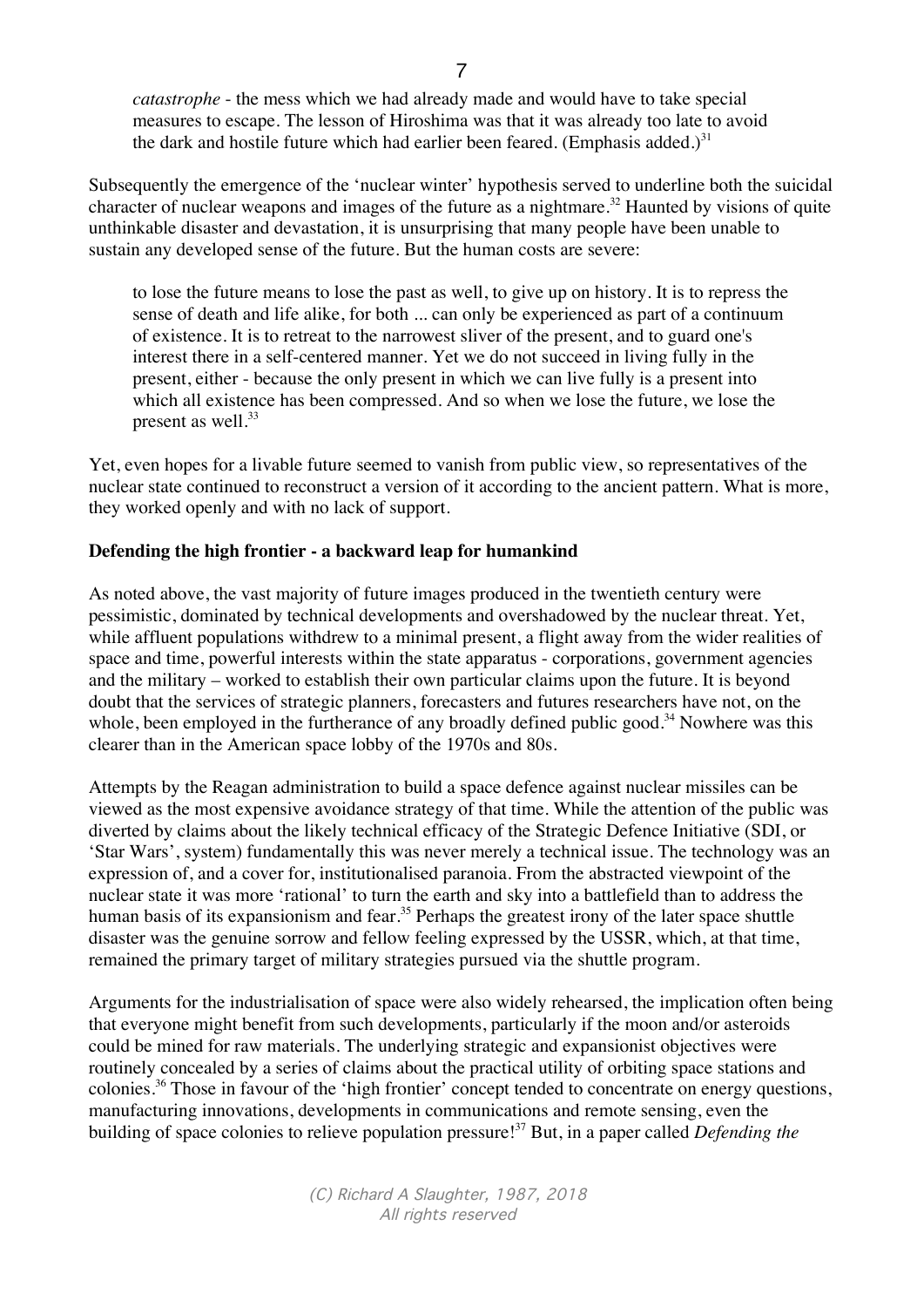*third industrial revolution*, G. Harry Stine unintentionally or otherwise demolished the justifications of his more anodyne associates. After outlining the strategic implications of being able to confront an adversary from the top of a 'gravity well' (a position in space 'above' a planet or moon), he wrote:

the logical consequence of the gravity well doctrine leads inevitably to the most important military fact of the late 20th Century and the early 21st Century: with improvements in space transportation available and with the technology in hand to maintain long-term military positions in space, the control of the moon means control of the Earth. In like manner, according to this doctrine, control of the L4 and L5 libration points in the lunar orbit means control of the Earth- moon system.<sup>38</sup>

But this is not all. Later the writer describes how a mass driver (a device for propelling materials and cargo from the moon's surface into space) 'can be converted into an Earth bombardment system.' He added that 'it is a non-nuclear weapon and not subject to existing UN treaties!'<sup>39</sup> Towards the end of the paper, Stine shares his doubts that any space settlements will remain peaceful or under civilian control. Moreover, he also doubts if they will be 'occupied forever by the sort of hard-working, industrious, peace-loving Anglo-American types now envisaged.' For,

one must point out that there are social characteristics of many basically militant Oriental cultures that would make their people optimum space settlers, characteristics such as the ability to live in high-density quarters with little or no privacy, subjugation of the individual to the group, highly structured manners and other inter-personal interfaces, and unquestioning willingness of the individual to follow the directives of authority figures. The military in these cultures now lies barely beneath the surface of the culture, hidden from recent conquerors in some cases.<sup>40</sup>

The paper ends with as classic a piece of unconscious projection as one is ever likely to meet in a reference to the possibility of coming into contact with 'another species that is as mean, as nasty, and as highly competitive as we are.<sup>14</sup> The enantiodromic contrast between this image, the 'militant Oriental cultures' and the 'hard-working, industrious, peace-loving Anglo-American types' could not be more stark.

This example of crude technical determinism, paranoia and incipient racism shows how the elaboration of images of futures from such deeply flawed foundations is inherently regressive. Futures constructed from unacknowledged atavistic drives, primitive modes of perception and the extension of existing technical trends and possibilities can be little *other* than a nightmare, a 'continuing catastrophe.' For each increase in technical sophistication and power merely enhances and extends the range of existing preoccupations in whatever manner they are currently engaged.

To move decisively away from the many varieties of disaster and disintegration now in prospect, to develop views and visions of futures worth inhabiting, it is necessary to work through and literally to transcend atavistic obsessions, conflicts and the institutions and power structures through which they are at present mediated. Moreover, it's a mistake to understand images of disastrous futures as being merely depressing. As generalised forecasts they can stimulate responses that lead to their own falsification. Empowerment flows both from a refusal to accept depressing forecasts and an ability to grasp, define and negotiate wholly different options. While it's evident that the nuclear state exerts a repressive influence over many human aspirations and needs, the pattern of control is not total. People can, and do, make a difference.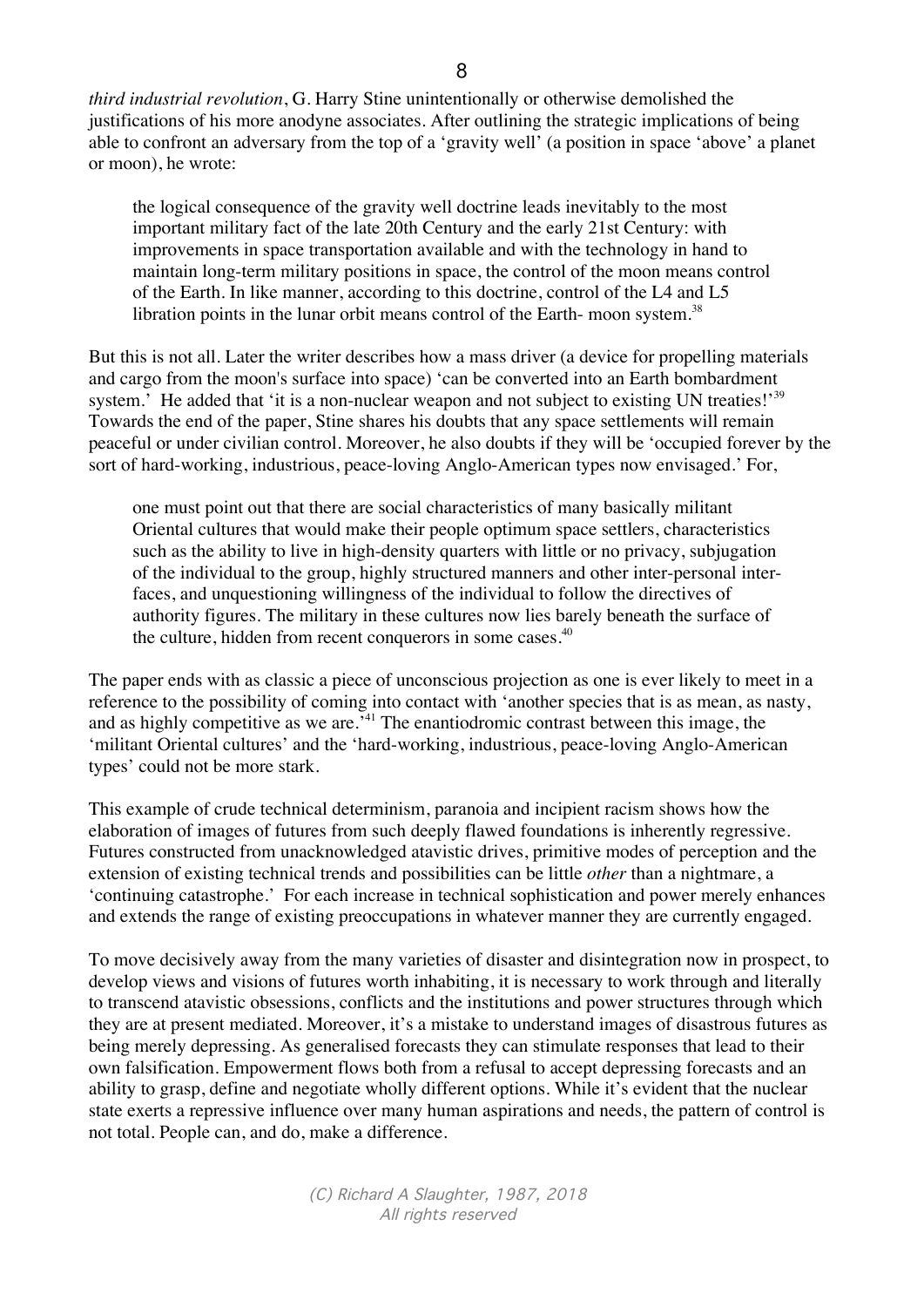#### **Negotiating viable futures**

In a fascinating discussion of Fred Polak's thesis on images of futures, Elise Boulding notes how Polak was 'angry because he saw his contemporaries failing to exercise a capacity which they still have but might soon lose through disuse.' The capacity in question was one that looked beyond 'endless projections of present trends and a petty unfolding of technological possibilities which would in the end leave man crippled.<sup>12</sup> In Polak's view, the ideal image of the future incorporated both eschatological and Utopian elements. Boulding summarises each:

The eschatological, or transcendent, is the element which enables the visionary to breach the bonds of the cultural present and mentally encompass the possibility of a totally other type of society, not dependent upon what human beings are currently capable of realising .,.. The second element ... is the humanistic utopian, or immanent, element which designates men as the co-partners in the shaping of the Other in the hereand-now.43

The delicate balance between the two elements seems never to have persisted for long as different cultures shifted between God-centred and man-centred views, between optimism and pessimism.

The significance of Polak's thesis here is that, while many have noted the dominance of technocracy and instrumental rationality, these diminished views of the world have never been all embracing, never wholly dominant. There have always been counter-currents, dissenting traditions, spokespersons for fundamentally human needs and concerns. During the industrial revolution William Blake, the Romantic poets and early Socialists stood against the prevailing view. In the twentieth century Marcuse, Habermas, Mumford, environmentalists, feminists and the anti-nuclear movement were among those who helped to anchor and extend a tradition of critique and protest that stands firmly against depersonalisation and technological domination. Within that broad association can be found precisely the elements that Polak sought and failed to find. While the trends he abhorred have certainly continued, those who have sought a fuller vision of life than the nuclear state can deliver have also made progress. I now therefore want to outline two perspectives that, taken together, seem to fulfil Polak's criteria and provide a basis for making the imaginative leap towards viable futures. One I have termed 'the interpretive perspective' since it draws on fields associated with interpretation and the negotiation of meanings. The other is a 'transpersonal view' that draws on developments in transpersonal psychology and anthropology.

#### **The interpretive perspective**

The notion that words simply mean 'what they say' and that texts embody a coherent experience or picture of the world is a deeply held and comforting one. It is comforting because it preserves a simple view of language and meaning that naturalises a commonsense, taken-for-granted, view of the world. Yet, like the boundaries they enshrine, the comforts of realism are illusory. They obscure the ideological character and uses of language and leave individuals open to mystification and exploitation. There is insufficient latitude here to permit the full flowering of human communicative ability and expressiveness.<sup>44</sup> In order even to notice ideological and linguistic traps (let alone to 'penetrate the fog' and escape them) it is essential to yield some degree of comfort and certainty. In so doing, what is lost in narrowness and naivety can be gained in breadth and freedom to 'speak one's own word.'

Traditional literary criticism concentrated on understanding 'what the author meant' and classifying his/her stylistic attributes according to a pre-defined system of taken-for-granted criteria. Today, the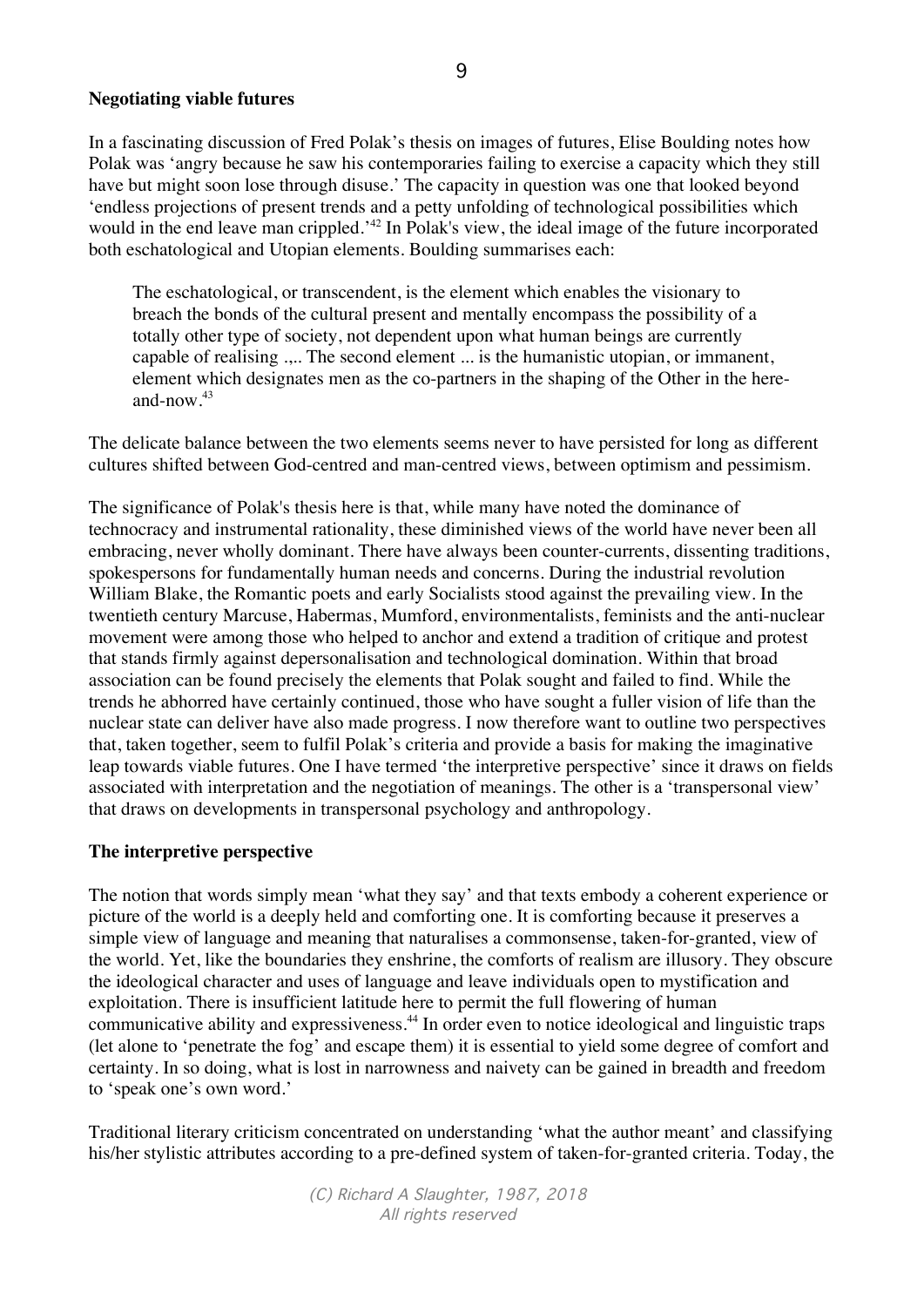writer occupies a less privileged position, and texts have been said to provide an open framework for the construction of meanings. While this view may readily be overstated, the reader has certainly become much less a passive observer and more an active participant in the communication process.<sup>45</sup> The reader is now seen to be fully capable of calling forth meaning, purpose and intentionality from a range of sources, including texts. While in practice some texts may be susceptible to only a limited range of interpretations it is, of course, always possible for the reader to reject textual assumptions and claims, indeed to leap beyond them to quite new arenas of meaning.<sup>46</sup> The point I want to emphasise is that since knowledge is never 'finished,' meanings are always fluid and negotiable.

This brief review of developments in literary criticism is significant. For, in presuming a more equal status between author and reader, a principle can be established that applies equally to other contexts: to advertisements, editorials, newscasts, political speeches and images/projects of the future. And what if we enlarged the concept of 'text' and applied it to cultures and traditions?

I've argued elsewhere that, contrary to received wisdom (if that is the right term), any transition from industrial ways of life cannot merely be achieved through economic and technical change.<sup>47</sup> These features are 'noticed' and exaggerated by viewpoints - such as mainstream economics - that are founded upon, or conditioned by, instrumental reason. Opposed to this perspective, which stresses externalities I suggest that, by understanding the present cultural transition less in terms of the external regulation or control of techniques and technologies, than as a transformative process involving breakdowns and renewals of meaning, we penetrate to the core of all our major concerns.<sup>48</sup>

It seems to me that those concerns are perennial and relate to the social construction of meaning, significance, purpose and value. It follows that *since individuals are free to reinterpret texts they are also free to interpret inherited traditions and normative views of desirable futures*. In fact, we should doubt if they can do otherwise since meanings are never simply copied, duplicated and taken over intact. If there can be no final or authoritative reading of history or futures, it follows that each person has the same potential right of access to the crucial councils and commitments of the day. Those who so choose can, therefore, without regard for social status or academic qualifications, act as 'co-partners in the shaping of the Other,' thereby fulfilling one of Polak's two conditions.

It is, of course, quite true that structures of violence, repression, power, privilege and mystification seriously obstruct the interpretive autonomy of very many individuals. But that's by no means the end of the story. There are many ways out of the trap. One of the most promising is to creatively dissociate from dysfunctional aspects of the post-industrial nightmare and consider other options. Perhaps the most promising of these is the role of higher stages of integration and consciousness, of more inclusive states of personal and social development.

# **A transpersonal view**

Belief in the isolation and separateness of individual human selves is a very persistent Western myth. In this view personal identity ends at the surface of the skin that encapsulates a single, unitary being. Yet skin-as-boundary sanctions a wide range of self centered, exploitive values and behaviours that have plagued the history of the species. A more productive view suggests that the surface of the skin is simply a line, and not a boundary at all. Larry Dossey's discussion of what he calls 'the biodance' reveals some of the interactions between individuals and the wider environment: flows of food, energy, oxygen and relationship in many dimensions. Close regard for these connections reveals our immersion in a web of being that ranges from the physical and the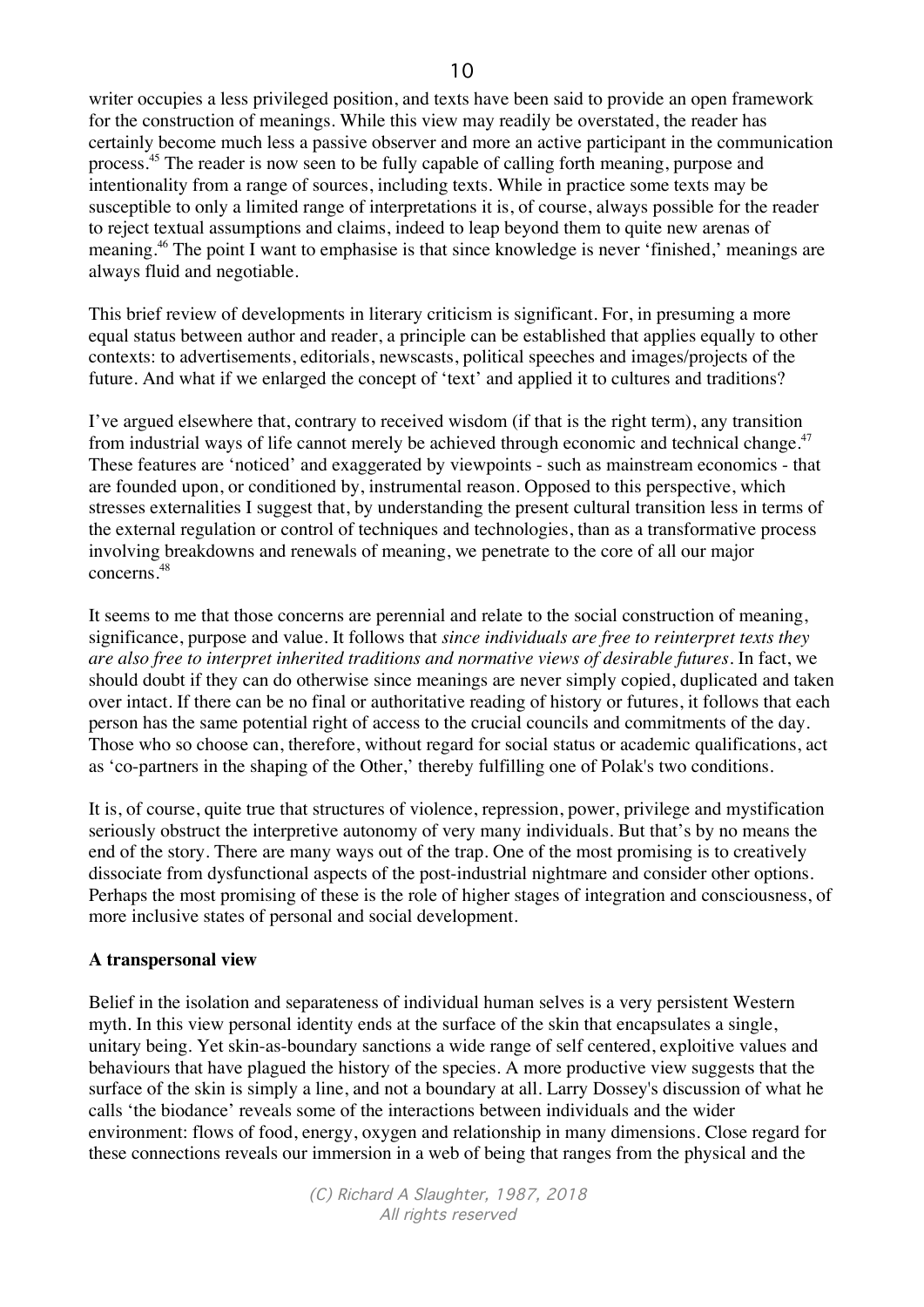energetic to the symbolic, social and spiritual.<sup>49</sup> Moreover, the record of wise people from many cultures shows that this underlying 'one-ness' need not be merely deduced; it can be directly experienced.<sup>50</sup> The path to transcendent awareness is a true and direct one - though it is not particularly easy to achieve. Nevertheless, recognition that there is a path and an alternative to the over-hyped 'high-tech wonderland' lends the notion of humanly viable futures a compelling edge.

Humanistic psychology represents an advance over behaviourism and psychoanalysis in so far as its major concern is less with repression and control than with the whole and healthful personality. But towards the end of his life, Abraham Maslow looked beyond humanistic concerns to selftranscendence; that is, they had passed beyond personal and egoistic concerns to universal and transpersonal ones. They tended to: 'think in terms of planetary humankind ... transcend the dichotomy between selfishness and unselfishness ... be innovators, discovers of the new ... shun luxury, possessions, honour and privilege.<sup>51</sup> The study of transpersonal phenomena is of interest here because it opens out individual and cultural options for development and change that could not, perhaps, even be imagined from within the confines of a technocratic worldview. It provides a basis for renegotiating accepted views of the cultural past and also for making the imaginative leap sought by Polak toward wholly 'other' futures. Ken Wilber is an exponent of this approach and his works are essential background for those wishing to enter this debate. In *Up From Eden* he suggests that history can be understood as 'a slow and tortuous path to transcendence.<sup>52</sup>

Wilber traces the historical emergence of the ego from the undifferentiated 'ground unconscious' of nature up to the present mental / egoic stage. At each level he distinguishes typical preoccupations that are seen in the cultural record of the period. The scheme is elegant and suggestive. For, in venturing beyond the mental / egoic, it sketches in a framework for human (as opposed to technical) development and aspiration. While the earlier stages operated according to subhuman, subconscious and pre-personal impulses, the higher stages may be characterised by spiritual and transpersonal concerns. The evidence here comes both from the self-transcending individuals studied by Maslow and others, and from the traditions that were summarised in Aldous Huxley's now-classic work, *The Perennial Philosophy* (1946). This evidence is interpreted to represent the 'growing tip' of human ability and awareness. It's important to note that this does not usher in the new millennium. Wilber cautions against 'New Age enthusiasm' and points out that since it took 'a terrible 15 billion years' to reach the present stage, 'the millennium is unlikely to occur tomorrow or next year.'<sup>53</sup> He's quite clear that at this point 'there is only a significant minority ... beginning the transformation into trans-personal realms.' He adds, 'we are nowhere near the stage 'beyond reason' simply because we are nowhere yet near universal reason itself.<sup>54</sup> To universally embrace 'simple reason' itself would, in this view, be a major achievement.

| Spirit                      | Ultimate<br>(Svabhavikakaya, absolute)                          | Superconscious                 |
|-----------------------------|-----------------------------------------------------------------|--------------------------------|
|                             | Causal<br>(Dharmakaya, sagely)                                  | (transpersonal)                |
| A Soul                      | Subtle<br>$\hat{A}$<br>(Sambhogakaya, saintly)                  | Self-conscious                 |
|                             | Psychic<br>(Nirmanakaya, shamanistic)                           | (personal)                     |
| Advanced mind<br>Early mind | (rational, mental-egoic, reflexive)<br>(verbal, mythic, social) |                                |
| Body                        | (higher bodily life forms, typhonic, magical)                   | Subconscious<br>(pre-personal) |
| Nature                      | (physical nature and lower life)                                |                                |

| TABLE 1. THE GREAT CHAIN OF BEING |  |  |
|-----------------------------------|--|--|
| Unity consciousness               |  |  |

The ground unconscious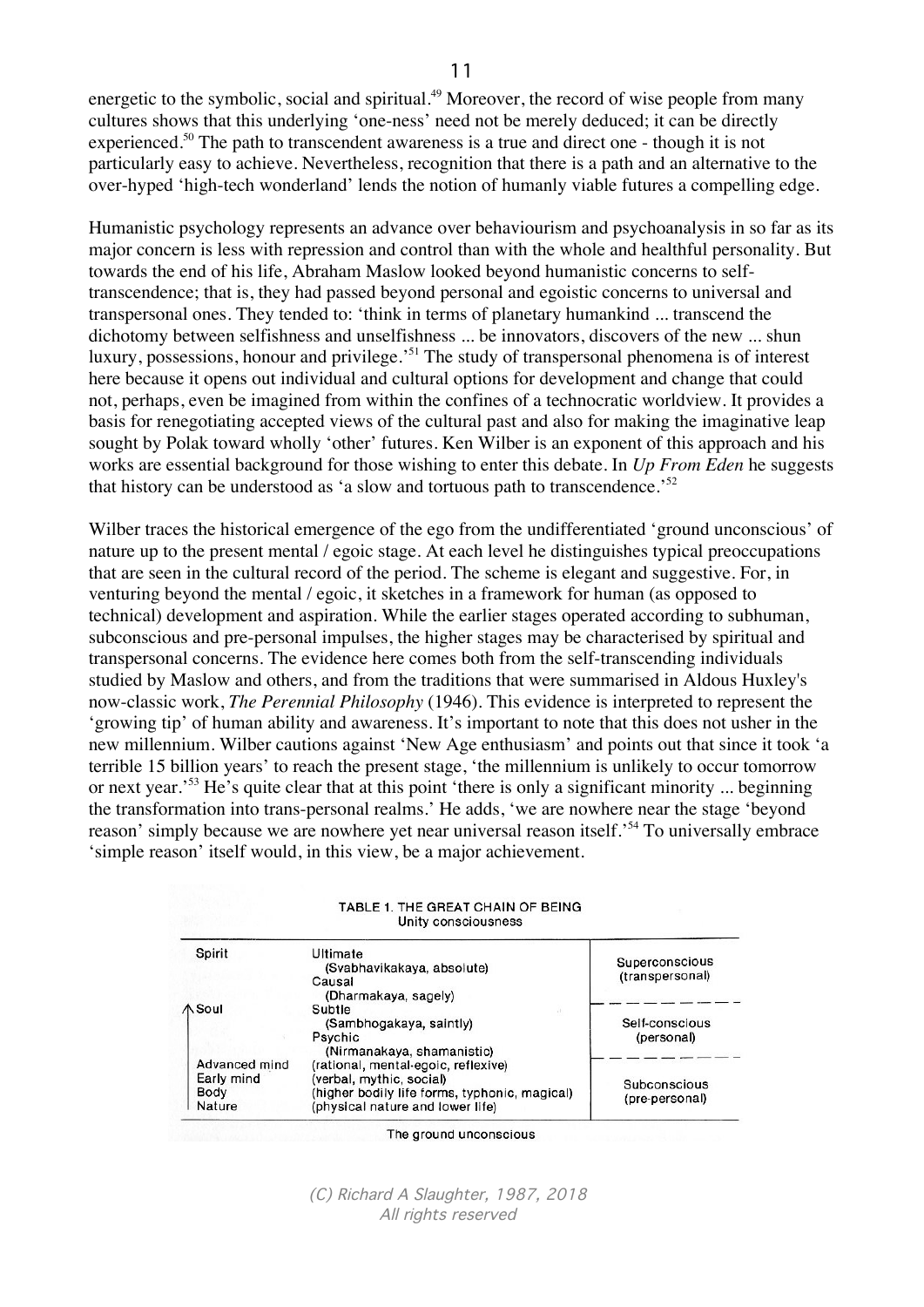### Source: after Wilber, K. *Up From Eden: A Transpersonal View of Human Evolution*, London, RKP, 1983)

Levels of consciousness beyond the mental / egoic can certainly be achieved now, but may not be widely attained for decades or even centuries. Yet understood as contributing to a view of humanly compelling futures, however, they are of immediate interest and value. Wilber's characterisation of the great chain of being (Table 1) provides a general framework of wide practical utility. Just to begin thinking of the future in terms of subtle awareness, causal insight and ultimate identity (with the Source, Atman, That Which Is) is to radically alter the terms of the debate. Again, the stage of 'psychic intuition' is characterised as 'the beginning of transcendent openness and clarity, the awakening of a sense of awareness that is somehow more than simple mind and body.<sup>55</sup> Openness ... clarity ... awareness. Such terms indicate human qualities and powers that have hardly figured in present-day debates about futures. To begin to place them at the very center of our future vision is to shift the focus of concern away from technocratic narrowness to the constitution of significance in the wider, common, world-embracing past, present and future. It is to reverse the ancient reversal: to de-center the machine and the technocrat, giving back to individuals and groups options that had seemed lost forever.

TABLE 2. POSSIBLE ASPECTS OF A WISDOM CULTURE

| Vivid understanding of common humanity and brother/sisterhood            |                                                                                                    |
|--------------------------------------------------------------------------|----------------------------------------------------------------------------------------------------|
| Move beyond roles based on physical differences of skin colour and sex   |                                                                                                    |
| Growth of mental/psychic clarity                                         |                                                                                                    |
| Balanced use of rationality and intuition                                |                                                                                                    |
| Consciousness recognized in each soul and throughout creation            |                                                                                                    |
| Higher motivations alter economic incentives and theory                  |                                                                                                    |
|                                                                          | Methods and institutions to cure emotional disease and foster growth of consciousness              |
| Education becomes a discipline in transcendence, body to mind to soul    |                                                                                                    |
| Technology as an aid to transcendence, not a substitute for it           |                                                                                                    |
| Electronic media as vehicles of bonding consciousness and unity          |                                                                                                    |
| Outer space as a projection of inner psychic space                       |                                                                                                    |
|                                                                          |                                                                                                    |
|                                                                          | Appropriate technology to free material exchanges from chronic oppression                          |
|                                                                          | Cultural/national differences set against background of universal consciousness                    |
| All people as ultimately one in spirit, and incentives to actualize this |                                                                                                    |
| Transcendent unity of all religions                                      |                                                                                                    |
|                                                                          | To govern, politicians demonstrate understanding and mastery of body/mind/soul/spirit              |
| Paul, 1983)                                                              | From K. Wilber, Up From Eden: A Transpersonal View of Human Evolution (London, Routledge and Kegan |
|                                                                          |                                                                                                    |

#### Source: Wilber, K. *Up From Eden: A Transpersonal View of Human Evolution*, London, RKP, 1983, pp. 319-28)

To some this will appear to be an anti-technology essay falling neatly into well-established literary traditions that are both anti-technology and anti-industrial.<sup>56</sup> Yet, following Habermas, I prefer to argue that technologies should serve what he terms 'human emancipatory interests,' not *vice versa*. That very reversal of means and ends can be interpreted as among the central pathologies of the age. Societies constructed upon it are bound to be disaster-prone. More specifically, the notion of a wise culture provides a much more humanly compelling goal than most of the debased, anemic views of the future that have so far been put forward: the wired society, the information age, postindustrialism. Table 2 gives some possible features of such a culture. Each of these attributes stands in sharp contrast with what is now widely considered to be normal. They might even appear unattainable were it not for the fact that this path has already been clearly delineated within the perennial tradition. From such sources develop views that diverge from present preoccupations with what we may have to what we may be.<sup>57</sup> That is, views of the possible future human being.<sup>58</sup>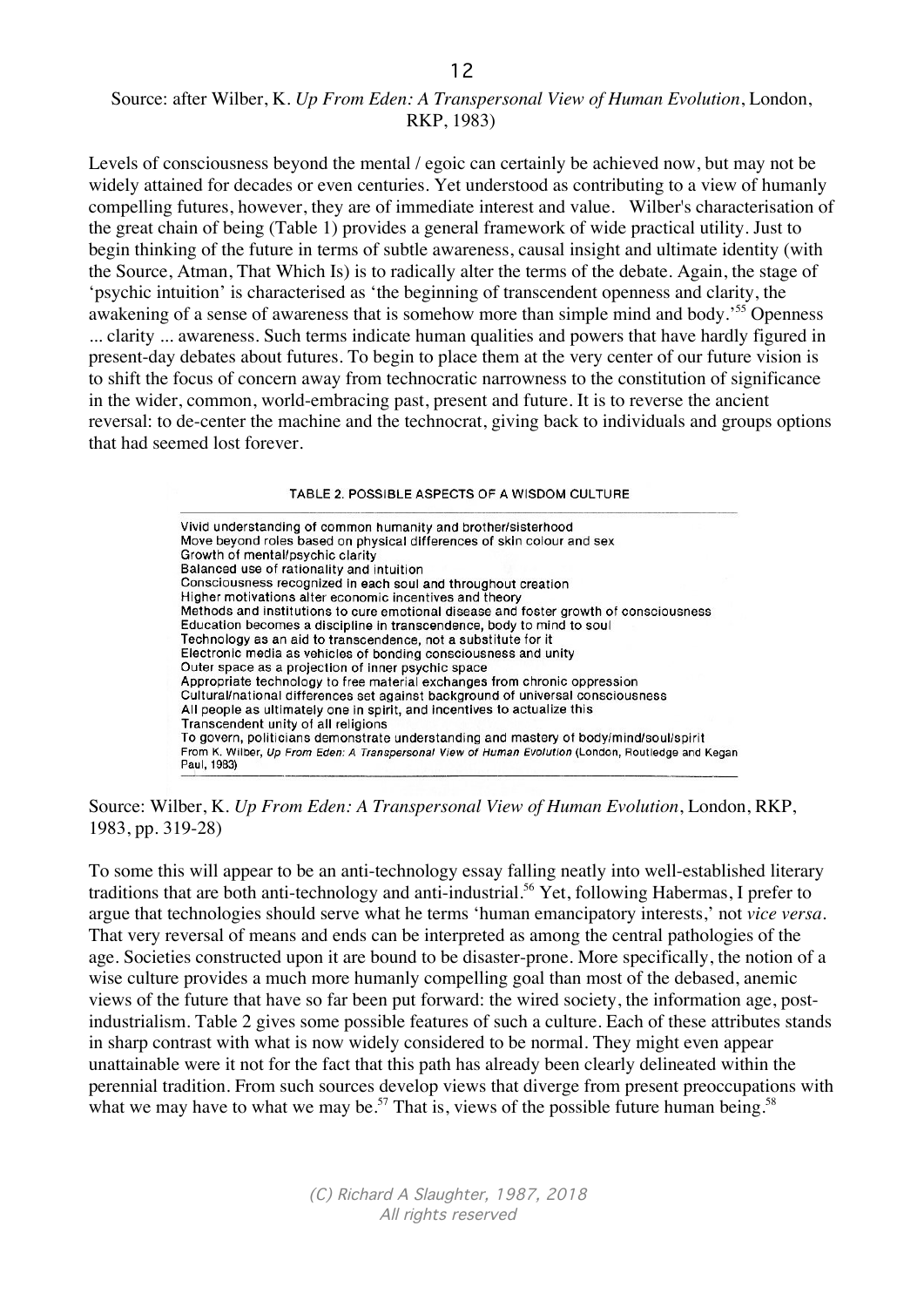#### **Conclusion: empowerment and vision in the extended present**

This chapter has argued that viable, sustainable and convivial futures can be envisaged because human beings possess powers of self-reference (reflexivity) beyond even the most elaborate machine that allow them to remake themselves from within.<sup>59</sup> In this process the disastrous conceits of the armoured (or military) ego, the much-heralded IT revolution, space manufacturing, and, indeed, nuclear weapons begin to move from the center to the periphery. In their place arises *a human agenda* inspired by the perennial tradition and yet reinterpreted continually by changing human perceptions and needs. From this viewpoint the inner world and the outer are dialectically interconnected. In progressively learning to grasp the former the latter can be endlessly renewed.

One definition of vision is 'imaginative insight.'<sup>60</sup> Empowerment may be understood as the ability to transmute pain and despair into abilities and constructive projects. $61$  If the resources and energies that now serve to sustain fear, avoidance and depression were released in creative enterprises, then projections of future disaster and intimations of Dystopia can be rendered void.

We do need to live fully 'in the present.' But this cannot be achieved within the narrow confines of the alienated and minimal present corresponding to the 'here and now' of Western linear time. As I believe is the case with meaning, temporality is not static and bounded, but fluid and open. Here there is great freedom to reinterpret what has for too long been taken for granted, overlooked. The *nunc fluens*, or passing moment, represents a kind of extremity; a paradigm of diminished notions of rationality, understanding and behaviour now deeply embedded in the epistemology of the West. Infinitely richer is the *nunc stans*, or eternal present, which embraces all space and time.<sup>62</sup> Somewhere between the two there lies a middle ground, a conception of history, time and being that I have called 'the wider, common, world' embracing past, present and future.<sup>63</sup> The limits of that wider world are uncertain, dynamic, negotiable, and correspond to the present limits of human imagination, human perception and transpersonal realisation. But one thing is certain: as the frame of reference widens, as individuals and groups perceive underlying unities and act accordingly, so links that have been broken can be renewed. A major point of difference with past experience then emerges: the 'one-ness with creation' now in view no longer evokes the undifferentiated descent into pre-personal states and conditions. It prefigures the clear light and benign prodromic energy of transpersonal insight and vision. Between 'pre' and 'trans' lies much that humankind has ever feared or dreamed of.

The knowledge that permits the mass production of genocidal weapons is unlikely to ever be lost. But it's entirely possible that human beings can learn to address and to grow beyond, the primitive impulses and modes of organisation that cause our ingenuity to be deployed in such life-denying ways. For this to happen each individual needs to take responsibility for his or her own involvement in the wider culture. In this process we require an educational system that can critically mediate between past and future and take full account, not merely of some aspects of body and brain, but of the whole inner person and its spectrum of needs. We also need a politics dedicated to ending repression, exploitation and mystification. We need to envision a society that is fair, open and ecologically sound. Yet for any of this to occur depends primarily upon individuals being committed to their own inner transformation and growth.

The task is both individual and collective. It is practical, political, philosophical, critical and spiritual. We have reached the point where the further elaboration of the 'high-tech wonderland' raises more problems than it solves. Sterile and reductionist notions of futures along these lines can therefore be discarded. Situated as we are, part way along 'the Great Chain of Being,' it is the task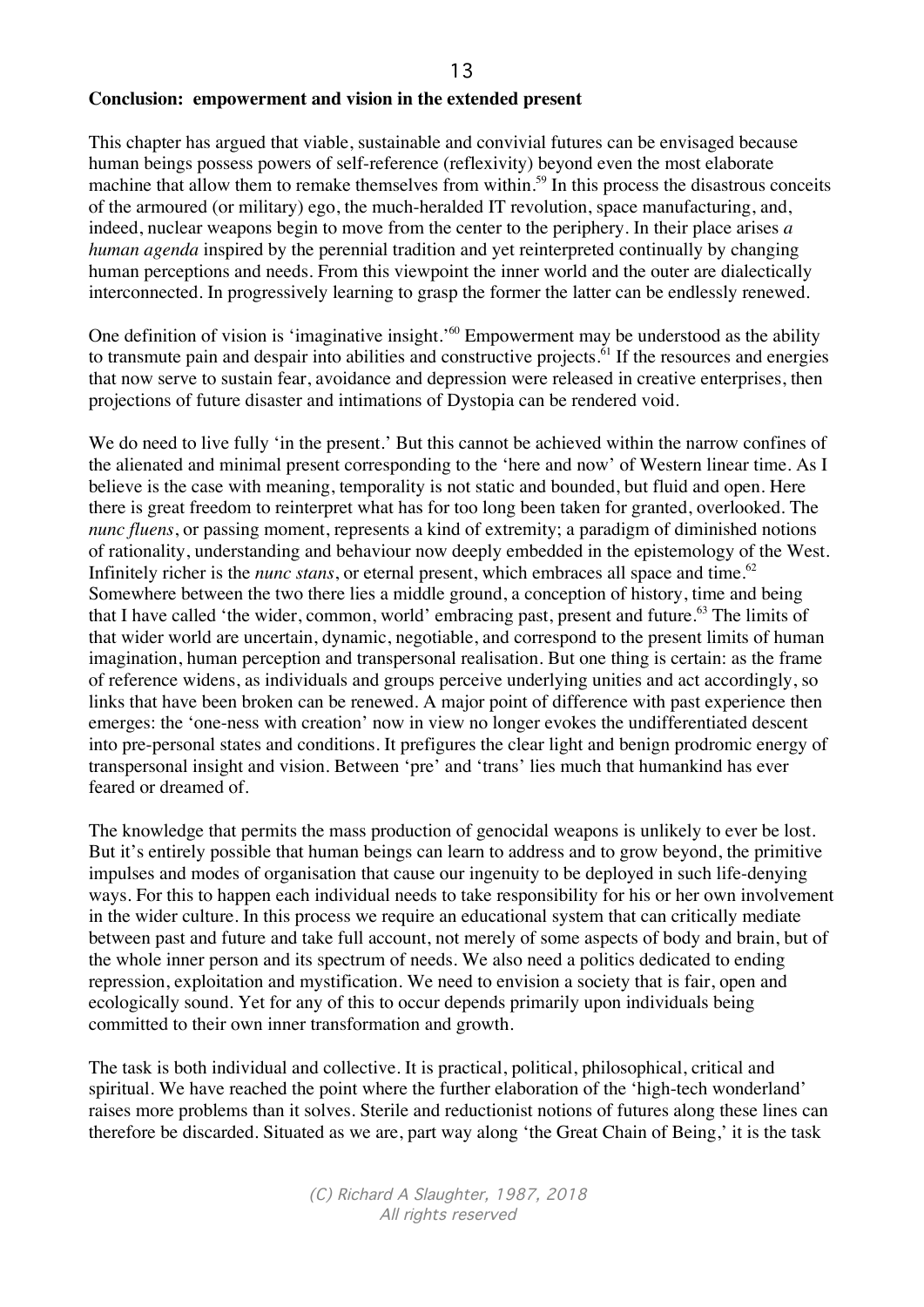of present generations to explore higher visions of personhood, situate them within the framework of a wise culture and thus move beyond the limitations of technocracy.

*That* is a leap worth taking.

### **Notes and references**

1. See K. Wilber, *Up From Eden: A Transpersonal View of Human Evolution* (London, Routledge and Kegan Paul, 1983), pages 1-17.

2. See T. Roszak, *Where the Wasteland Ends*, (Garden City, NY., U.S.A., Doubleday, 1972; London, UK., Faber, 1973); also L. Mumford, *The Pentagon of Power*, (London, UK., Secker and Warburg, 1971) for detailed analyses and in-depth critiques of this process. Also see Wilber, op. cit., reference 1.

3. R. Davies, Children and the Threat of Nuclear War *Occasional Paper* No. 8, Centre for Peace Studies, St Martin's College, Lancaster, 1984, p. 22. Also S. Jones and H. Saunders, *Growing up in the Nuclear Age*, (Avon Peace Foundation Project, 1984).

4. This thesis was developed by C. Lasch, in *The Minimal Self*, (London, UK, Picador, 1985) although, in my view, his extreme pessimism is largely the product of a radically limited view.

5. J. Fraser, *Time as Conflict* (Basle, Switzerland, Birkhauser, Verlag, 1978), p. 254.

6. This unfortunate and diminished view is commonly portrayed in children's books. See The Machine at the Heart of the World in Slaughter, R. *Recovering the Future* (Melbourne, Australia, GSES, Monash Univ. 1988).

7. A lucid and penetrating summary of this process is provided by J. Kovel, *Against the State of Nuclear Power* (London, UK., Pan, 1983). The book provides important background for this paper.

8. See C. Norman, "Global research: who spends what", *New Scientist*, 26 July, 1979, pages 279- 281. In part, Norman writes, "the world's R&D system is geared more to the military needs of the 1950s than to the social needs of the 1980s. The development of military technology alone takes up more than \$35 billion a year, roughly a quarter of the world's investment in R&D. More than half a million scientists are also believed to be working on the development of new weapons and defence systems - an immense investment of intellectual resources. Military programs in fact account for more R&D funds than do energy, health, food production, and environmental protection combined". Another report revealed that, in the UK, "taxpayers' expenditure on defence research has risen over the past decade to 1.84 billion a year - from 45 to 51.5 per cent of the government's total spending on research and development." Peter Large, "Research cash for defence rising", *Guardian*, 21 January, 1984.

9. See L. Mumford, *Technics and Human Development* (NY, USA., Harvest/Harcourt Brace Jovanovich, 1966/67), chapters 8 and 9.

10. Wilber, op cit., reference 1, page 7.

11. Ibid.

12. Ibid, chapters 6, 7 and 8.

14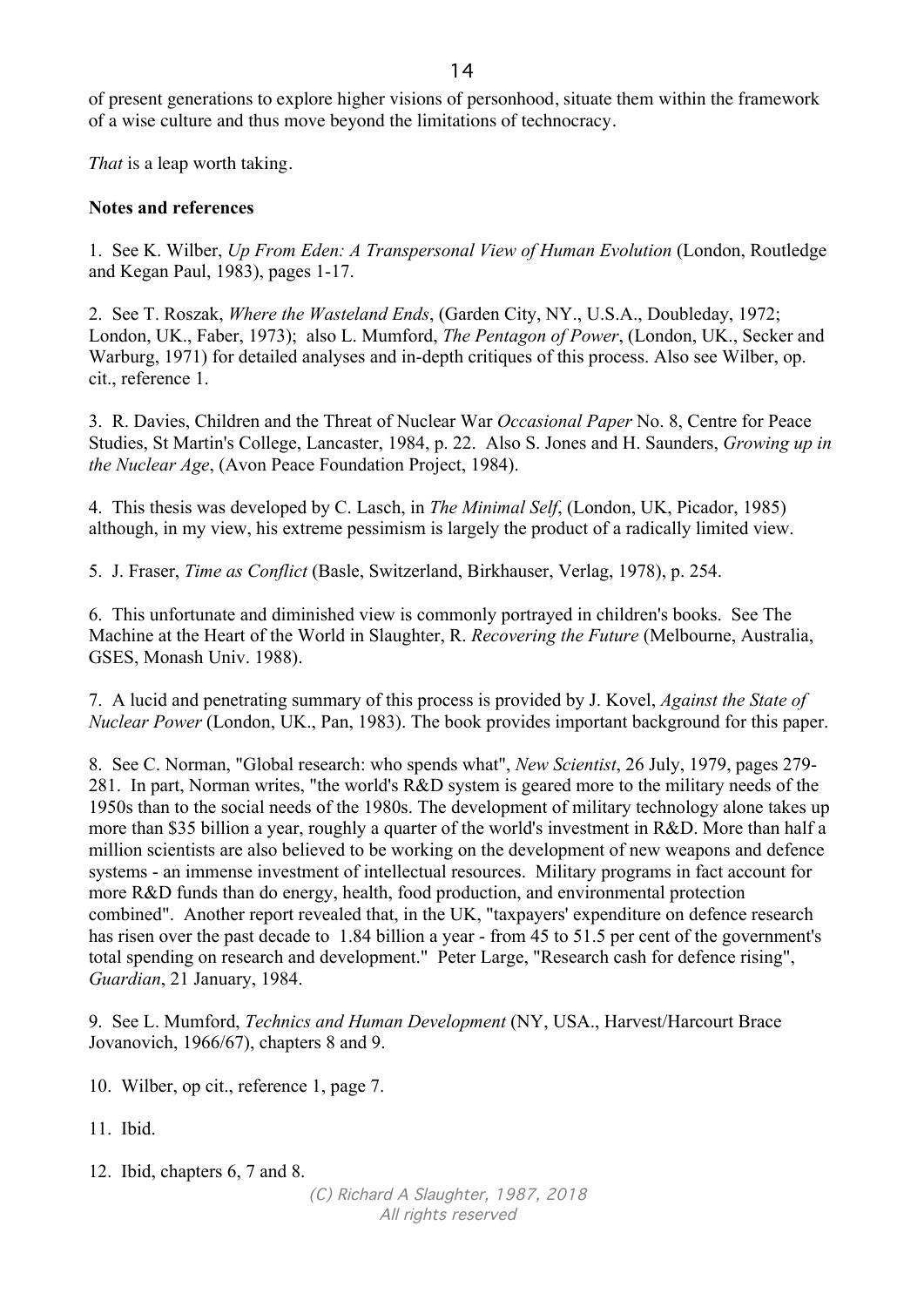13. Ibid, page 8.

14. See references in references 2 and 7. Also the commentary provided by D. Held, in *Introduction to Critical Theory* (London, UK, Hutchinson, 1980), especially chapters 5 and 11.

15. K. Wilber, *No Boundary: Eastern and Western Approaches to Personal Growth* (Boulder, CO, USA, Shambhala Publications, 1979), chapter 2.

16. Some of the possibilities are explored in R.A.Slaughter, "Inventing livable futures", (Lancaster, UK, workshop materials, 1985).

17. J.R. Macy, *Despair and Personal Power in the Nuclear Age* (Philadelphia, PA, USA, New Society Publications, 1983).

18. This line of enquiry is developed by D. Rowe in *Living with the Bomb* (London, UK, Routledge and Kegan Paul, 1985).

19. See reference 14. A concise discussion of Habermas' theory of cognitive interests may also be found in Chapter 1 of Slaughter, R. op cit 1988 (note 6).

20. For a detailed account of such issues during the Windscale enquiry see B. Wynne, *Rationality and Ritual* (London, UK, British Society for the History of Science, 1982). Also, more generally see J. Habermas, *Towards a Rational Society* (London, UK, Heinemann, 1971).

21. It is essential to note here that by 'spiritual' I am not referring to rituals or to Western religions but to the higher powers and capacities of human beings as discussed by Wilber and others.

22. See Chomsky's hard-hitting article, "The little guys America fears", *Guardian*, 22 July 1985. Also Kovel, op cit., reference 7.

23. P.L. Berger, *Pyramids of Sacrifice* (Harmondsworth, UK, Penguin, 1976). Also N. Harris, *Of Bread and Guns* (Harmondsworth, UK, Penguin, 1983).

24. E.g. see L. Caldicott and S. Leland, *Reclaim the Earth* (London, UK, Women's Press, 1983).

25. See H. Henderson, "Citizen Movements for Greater Global Equity", *Creating Alternative Futures* (New York, USA, Berkley Books, 1978), pages 351-369.

26. Those who feel that this may be overstated may like to consider Duncan Campbell's "The chilling effect", *New Statesman,* 24 June, 1986. Also his Big Brother is Listening, *New Statesman Report* 2, London, UK, 1981.

27. Kovel, op cit., reference 2, page 122.

28. Ibid, page 128.

29. J. Berger, *Ways of Seeing*, (Harmondsworth, UK, Penguin, 1972), page 154.

30. See H.L. Berger, *Science Fiction and the New Dark Age* (Bowling Green, OH, USA, Bowling Green State University, 1976) and M. Hilligas, *The Future as Nightmare* (Arcturus, 1974). Also S.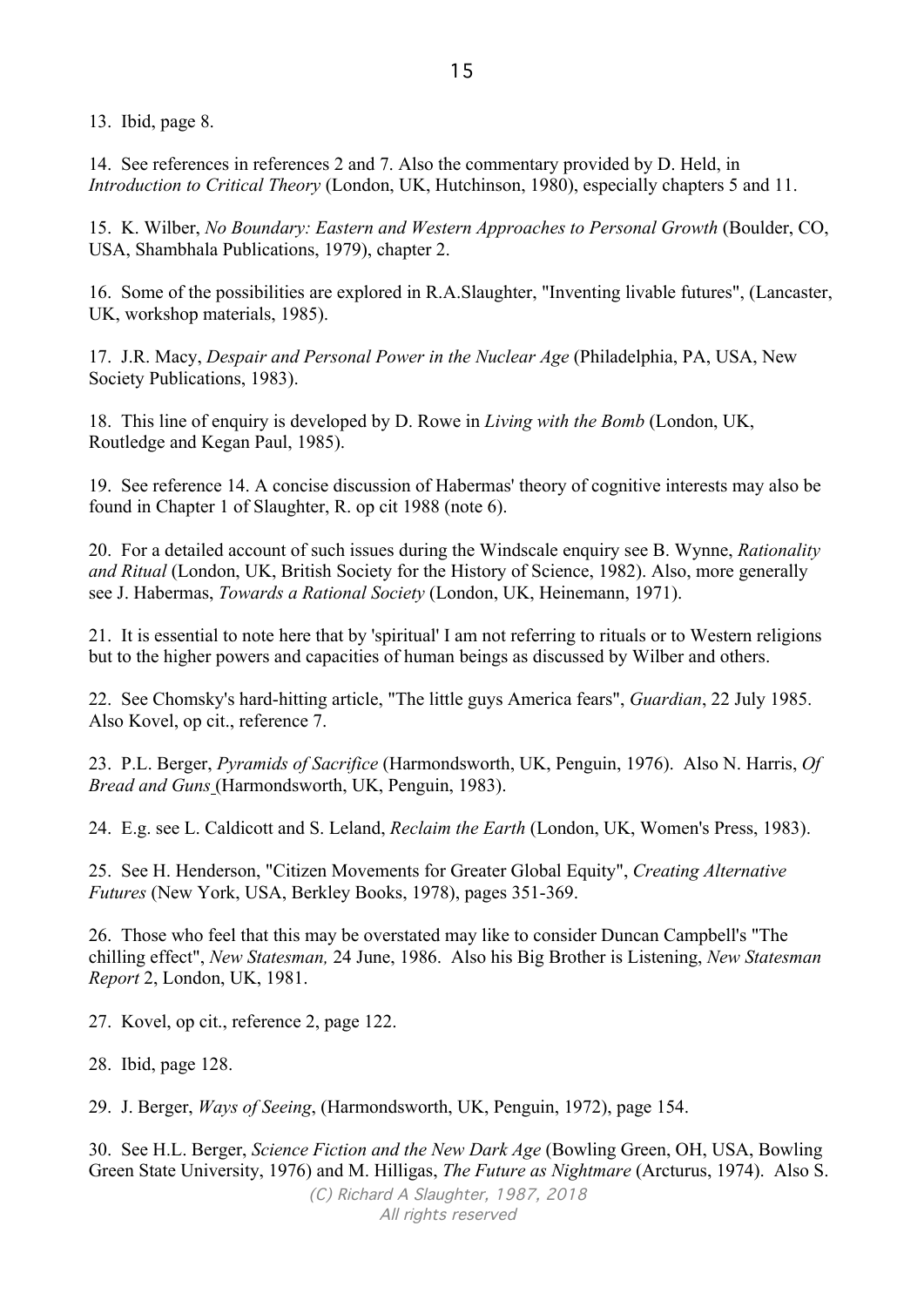Friedlander et al., *Visions of Apocalypse: End or Rebirth*? (New York, USA, and London, UK, Holmes and Meier, 1985).

31. C.S. Lewis, *The Abolition of Man* (New York, USA, Macmillan, 1947).

32. B. Stableford, "Man-made catastrophes in SF", *Foundation* 22, June, 1981, page 77.

33. P. Ehrlich, C. Sagan et al., *The Cold and the Dark: The World After Nuclear War* (London, UK, Sidgwick and Jackson, 1984).

34. Kovel, op cit., reference 7, page 50.

35. Miles concludes that "at present forecasting is effectively monopolised by the perspectives n eutral, it exists largely to secure an alienated and alienating social order. "The development of forecasting", in T. Whiston, editor, *The Uses and Abuses of Forecasting* (London, UK, Macmillan, 1979), pages 5-51.

36. However, the SDI also has important economic objectives. See E.P. Thompson, editor, *Star Wars* (Harmondsworth, UK, Penguin, 1985).

37. G.K. O'Neill, *The High Frontier* (London, UK, Jonathan Cape, 1977). Also T.A. Heppenheimer, *Colonies in Space* (New York, USA, Reinhold, 1977).

38. Ibid and see J. Pournelle, *A Step Further Out* (London, UK, W.H. Allen, 1980) for more in the same vein. Two critiques are provided by J. Fowles, "The improbability of space colonies", *Technological Forecasting and Social Change*, 12, 1978, pages 365-374. Also D. Deudney, Space: the High Frontier in Perspective (Washington, DC, *Worldwatch Institute Paper* 50, August, 1982).

39. G.H. Stine, "Defending the third industrial revolution", *Destinies,* 1, (3), 1979, pages 244-246.

40. Ibid, page 252.

41. Ibid, pages 257-259.

42. Ibid, page 259.

43. E. Boulding, "Futurology and the imaging capacity of the West", in F. Tugwell, editor, *Search for Alternatives*, Winthrop, 1973), page 77.

44.Ibid, page 78.

45. See Berger, op cit., reference 29. Also J. Habermas, *Knowledge and Human Interests* (London, UK, Heinemann, 1978), *Legitimation Crisis* (London, UK, Heinemann, 1976) and *Toward a Rational Society* (London, UK, Heinemann, 1971).

46. Two excellent background texts are P. Waugh, *Metafiction* (London, UK, Methuen, 1984), and C. Belsey, *Critical Practice* (London, UK, Methuen, 1980).

47.Slaughter, op cit., Chapter 1

48. Ibid, page 25.